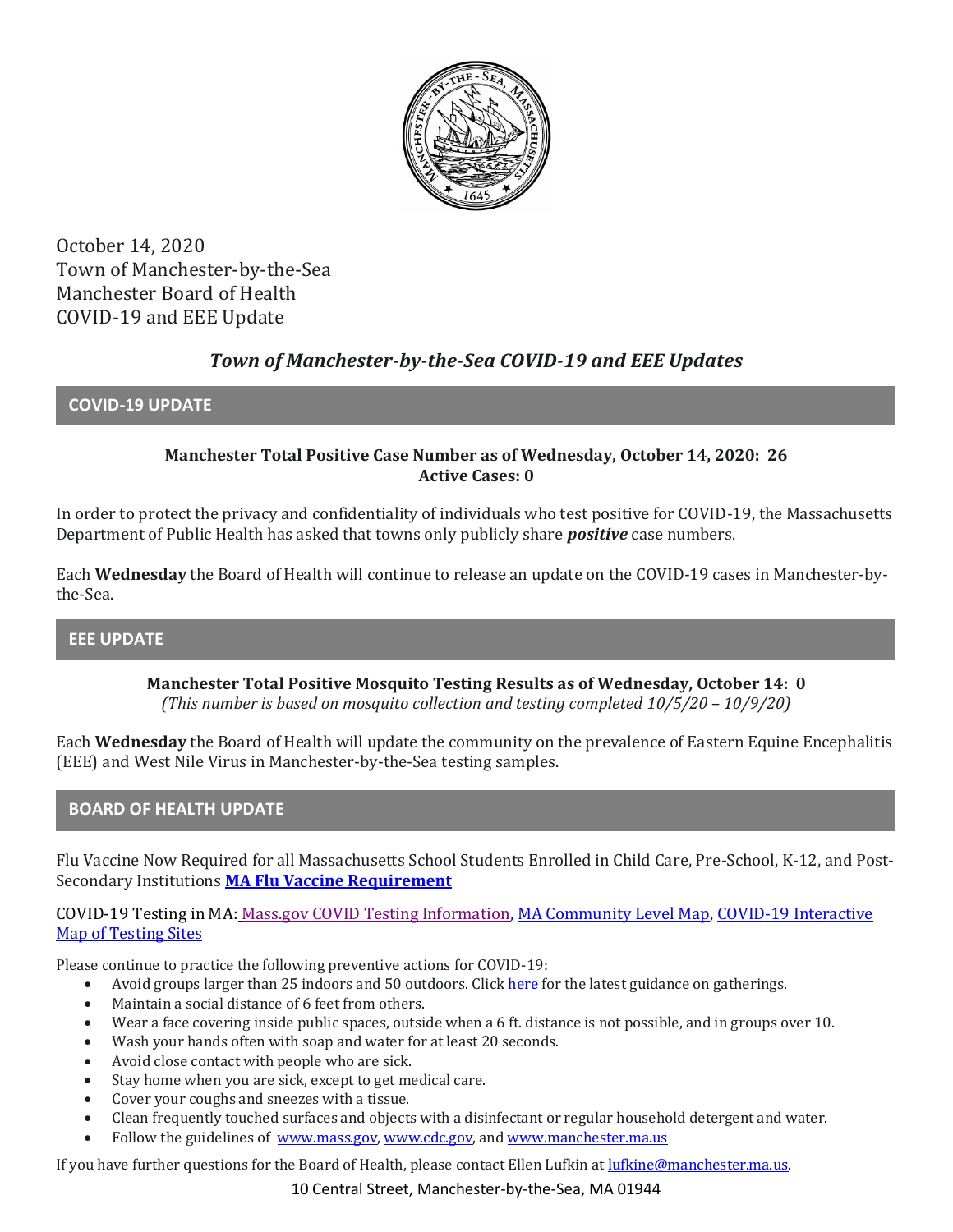

### **MANCHESTER-BY-THE-SEA COMMUNITY UPDATES**

- *NEW!* Beach Update: Singing beach will be open to dogs on October 15th. Please clean up after your dog no excuses! Dog owners must maintain effective verbal control of their dogs and always be able to see their dogs when they are off-leash. Dogs must wear a collar with identification, be licensed and vaccinated. The owner is personally liable for any damage or injury their dog inflicts or sustains. Each person is limited to a maximum of two dogs.
- *NEW!* Ballot Drop Box at Town Hall: A new ballot drop box has been installed beside the front doors of Town Hall. Please use this drop box for election ballots only. The drop box behind Town Hall will be used exclusively for payments and other Town business.
- *NEW!* 40B Public Presentation: On October 29th at 7 p.m. there will be a virtual public presentation by the developer about the proposed 40B project. To learn more please clic[k here.](http://manchester.ma.us/729/40B)
- Halloween: Trick-or-treating in Manchester-by-the-Sea will take place on October 31st from 4 p.m. 6 p.m. To protect public health and safety, residents are asked to *trick or treat in your own neighborhood* this year. Streets will not be blocked off in the Village. To read the complete rules and guidelines please click [here.](http://manchester.ma.us/CivicAlerts.aspx?AID=248)
- Assessments: The Board of Assessors has received Preliminary Certification from the Department of Revenue on the new assessments proposed for FY2021. The new proposed assessments will be available for review by taxpayers through Monday, October 19<sup>th</sup> at the Assessor's Office counter terminal and on-line [here.](http://manchester.ma.us/165/Assessor)
- Tucks Point Chowder House reservations for 2021 will open to residents only on Thursday, October 15th at 5 p.m. in Town Hall Room #5. Reservation forms ar[e here.](http://ma-manchesterbythesea.civicplus.com/DocumentCenter/View/3402/2021-Chowder-House-Application?bidId=) Masks are required.
- Small Business Grants: A second round of grants for grant funding is available to cover COVID-19 related expenses. The deadline to apply is October 23rd. The grants are for businesses with five or fewer employees and whose owners earn 80% or less of the area's family median income. Learn if you qualify and appl[y here.](https://massgcc.submittable.com/submit/175985/community-development-block-grant-covid-19-cdbg-cv-microenterprise-assistance-p)
- Drug Take Back Day: The Manchester Police Department is hosting a Drug Take Back Day on Saturday October 24, 2020 from 10 a.m. – 2 p.m. behind the Police Department near the garage. Learn more [here.](http://manchester.ma.us/DocumentCenter/View/3466/Drug-Take-Back-Day-1024)
- Manchester-by-the-Sea is now in MA Phase 3 Step 2 of reopening. Visit [Mass.gov](https://www.mass.gov/news/baker-polito-administration-announces-transition-to-step-ii-of-phase-iii-for-lower-risk) to learn more.
- Election 2020: Early voting will start at Town Hall on October 17<sup>th</sup>. The last day to register to vote is Saturday, October 24th. Election Day is Tuesday, November 3rd. Polls will be open from 7 a.m. – 8 p.m. Proper COVID-19 safety protocols will be in place. Voting by mail is also an option – send in your request to the Town Clerk's Office if you did not do so prior to the primary election[. MBTS Election Information](http://manchester.ma.us/503/Town-Meetings-and-Elections)
- Licensing is required to operate certain in-home "learning pods" for K-12 students in MA. Please contact the Selectmen's Office for more information. To read the official guidance please visit [Governor Baker's](https://www.mass.gov/doc/august-28-2020-supporting-parents-with-children-in-remote-learning/download)  [Order on Childcare During School](https://www.mass.gov/doc/august-28-2020-supporting-parents-with-children-in-remote-learning/download) and [Guidance from EEC and DECE.](https://eeclead.force.com/resource/1598716186000/CareOptions)